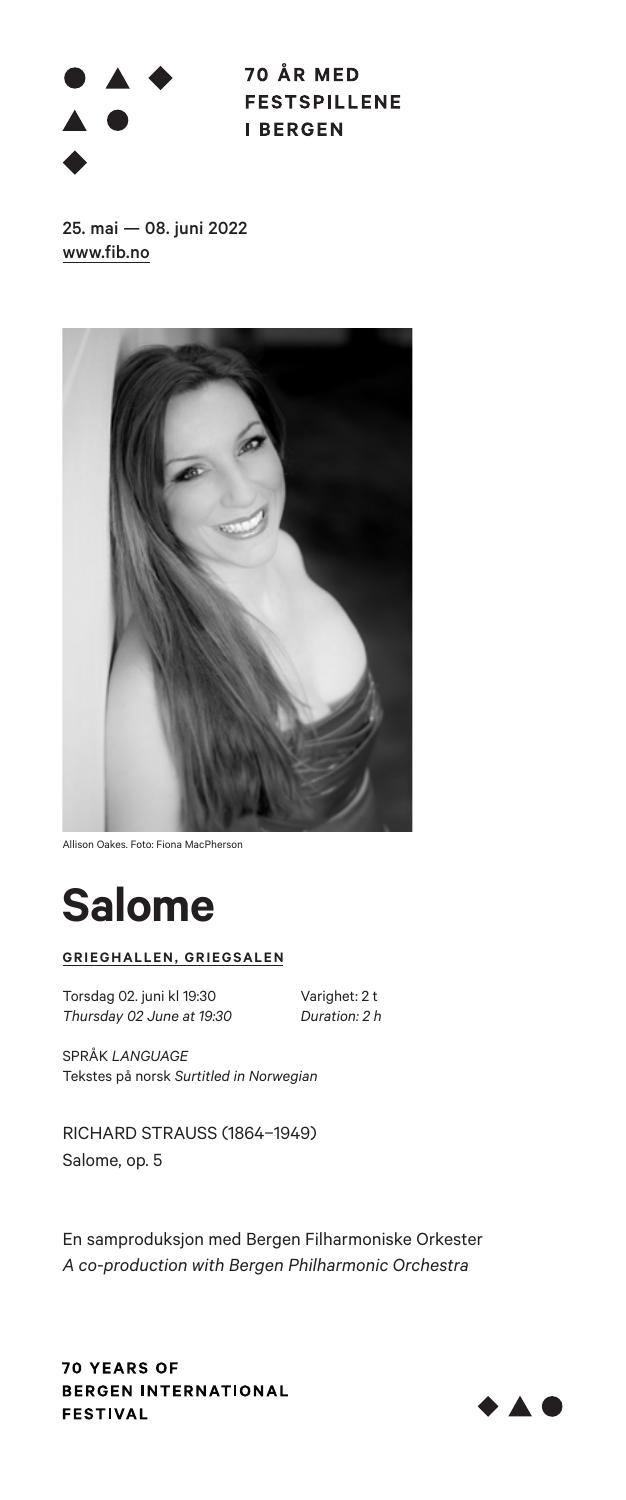# **Bergen Filharmoniske Orkester** *Bergen Philharmonic Orchestra*  **Edward Gardner** dirigent *conductor*

**Allison Oakes** Salome **Kostas Smoriginas** Jochanaan **Hubert Francis** Herodes **Karen Lovelius** Herodias **Bror Magnus Tødenes** Narraboth **Hanna Hipp** en pasje *a page* **Michael Müller-Kasztelan** første jøde *1st Jew* **Petter Wulffsberg Moen** andre jøde *2nd Jew* **John Michael Wrenstedt Olsen** tredje jøde *3rd Jew* **Kjetil Støa** fjerde jøde *4th Jew* **Nicolas Legoux** femte jøde *5th Jew* **Jens-Erik Aasbø** første nazarener *1st Nazarene* **Romanas Kudriašovas** andre nazarener *2nd Nazarene* **Igor Bakan** første soldat *1st Soldier*  **Håvard Stensvold** andre soldat *2nd Soldier* **James Berry** en kappadokier *a Cappadocian* **Rita Therese Ziem** en slave *a slave*

**Eve-Marie Lund** oversetter *translator*



Edward Gardner. Foto: Benjamin Ealovega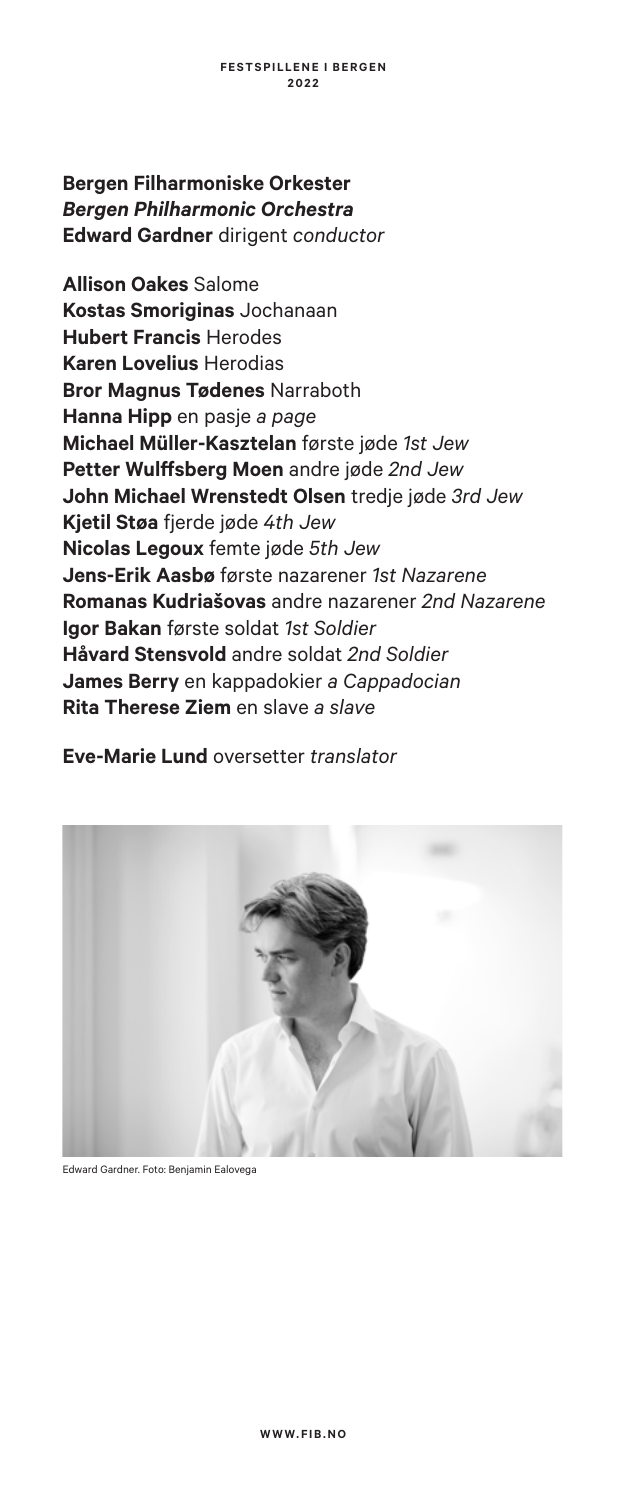### **Synopsis**

Scenen er en månelys palestinsk natt foran guvernøren Herodes Antipas' slott. En pasje, noen soldater og Narraboth, en ung syrisk gardeoffiser som er forelsket i Salome, Herodes' stedatter, følger med på det som skjer i bankettsalen. Pasjen advarer Narraboth mot å se for mye på Salome – noe forferdelig kan skje. Fra tid til annen høres en stemme fra en underjordisk sisterne. Der sitter Jochanaan (Johannes) fengslet fordi han har fordømt Herodias' ekteskap med sin myrdede manns bror. Han fremsier profetier om Messias' komme.

Salome forlater måltidet for å komme seg bort fra sin stefars lystne blikk, fra jødiske gjesters evige diskusjon om religiøse spørsmål og fra de romerske soldatene, som hun hater. Hun hører Jochanaan, fascineres av hans stemme og forlanger å få se fangen. Fordi han er forelsket i henne, setter Narraboth seg ut over guvernørens klare ordre, og lar fangen hente opp fra sisternen. Jochanaan fordømmer det syndige liv Herodias har ført, og da Salome forteller at hun er hennes datter raser han mot henne. Salome gripes av et lidenskapelig ønske om å berøre Jochanaans kropp, hår og munn. Narraboth, forferdet over hennes oppførsel, begår selvmord, noe hun knapt legger merke til. Jochanaan ber henne søke frelse hos Messias som har stått fram, og vender tilbake til sisternen.

Herodes, Herodias og deres følge kommer ut fra bankettsalen for å se etter Salome. Herodes beordrer Narraboths lik fjernet og gir uttrykk for en ond forutanelse. Han tilbyr Salome vin og frukt, men hun avslår. Jochanaans stemme lyder igjen, og Herodias mener han bør overlates til jødene, men Herodes mener han er en mann som har sett Gud. Utsagnet utløser en diskusjon mellom de jødiske gjestene over spørsmålet om dette er mulig, og Herodes får vite om miraklene Messias har utført.

Herodes ber Salome danse for seg, men hun avslår inn til han sverger på at han vil gi henne hva hun måtte ønske seg. Etter de syv slørs dans ber hun - til sin mors fryd - om Jochanaans hode. Herodes forsøker forferdet å få henne til å ombestemme seg, men hun gjentar sitt krav til han gir etter og føyer henne. Bøddelen stiger ned i sisternen og etter henrettelsen henvender Salome seg til det avhugde hodet og avslører sin perverse kjærlighets full gru. Full av avsky gir Herodes ordre om at Salome skal drepes, og soldatene knuser henne under sine skjold.

Tekst: Hans H. Rowe, Bergen Filharmoniske Orkesters programskribent fra 1985 til 2021. Synopsiset er hentet fra Opera Vest, Grieghallen og Bergen Filharmoniske Orkesters oppsetning av Salome i 2005.